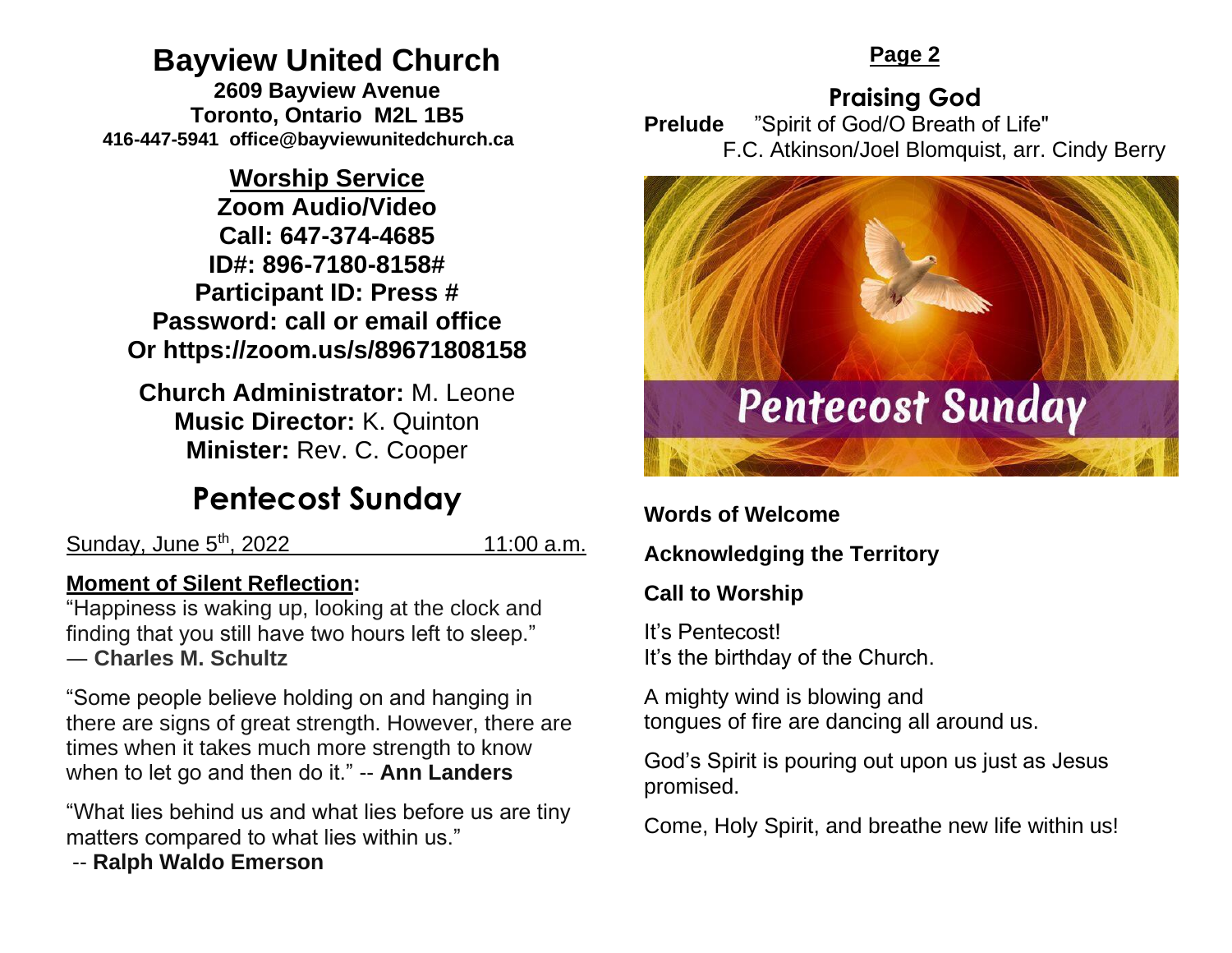**Opening Prayer (together)** 

**God of Pentecost, thank You for the gift of the Holy Spirit: breath of life, bubbling laughter, healing touch, spark of insight, flame of passion, wind of change. We celebrate Your animating energy that opens our eyes, warms our hearts, speaks truth and brings us together. We rejoice at the birth of Your Church and Your life among and within us. May the flames of Your Spirit help us to be Your people of faith and inspire us with Your passion for living. Amen.**

**Hymn (195)** "On Pentecost They Gathered" vs. 1,2,3

- **(tune 421)**
- **1 On Pentecost they gathered quite early in the day, a band of Christ's disciples, to worship, sing, and pray. A mighty wind came blowing, filled all the swirling air, and tongues of fire aglowing inspired each person there.**
- **2 The people all around them were startled and amazed to understand their language, as Jesus Christ they praised. What universal message, what great good news was here? That Christ, once dead, is risen to vanquish all our fear.**
- **3 God pours the Holy Spirit on all who would believe,**

### **Page 4**

**on women, men, and children who would God's grace receive. That Spirit knows no limit, bestowing life and power. The church, formed and reforming, responds in every hour.**

# **Listening for God's Word**

- **Epistle Reading** Acts 2:1-21 L. Clubine Ito (The coming of the Holy Spirit.)
- **Solo** "Open My Eyes, That I May See" Clara H. Scott L. Lazar, Soprano



**Sermon** "Where Is the Spirit?"Rev. Cooper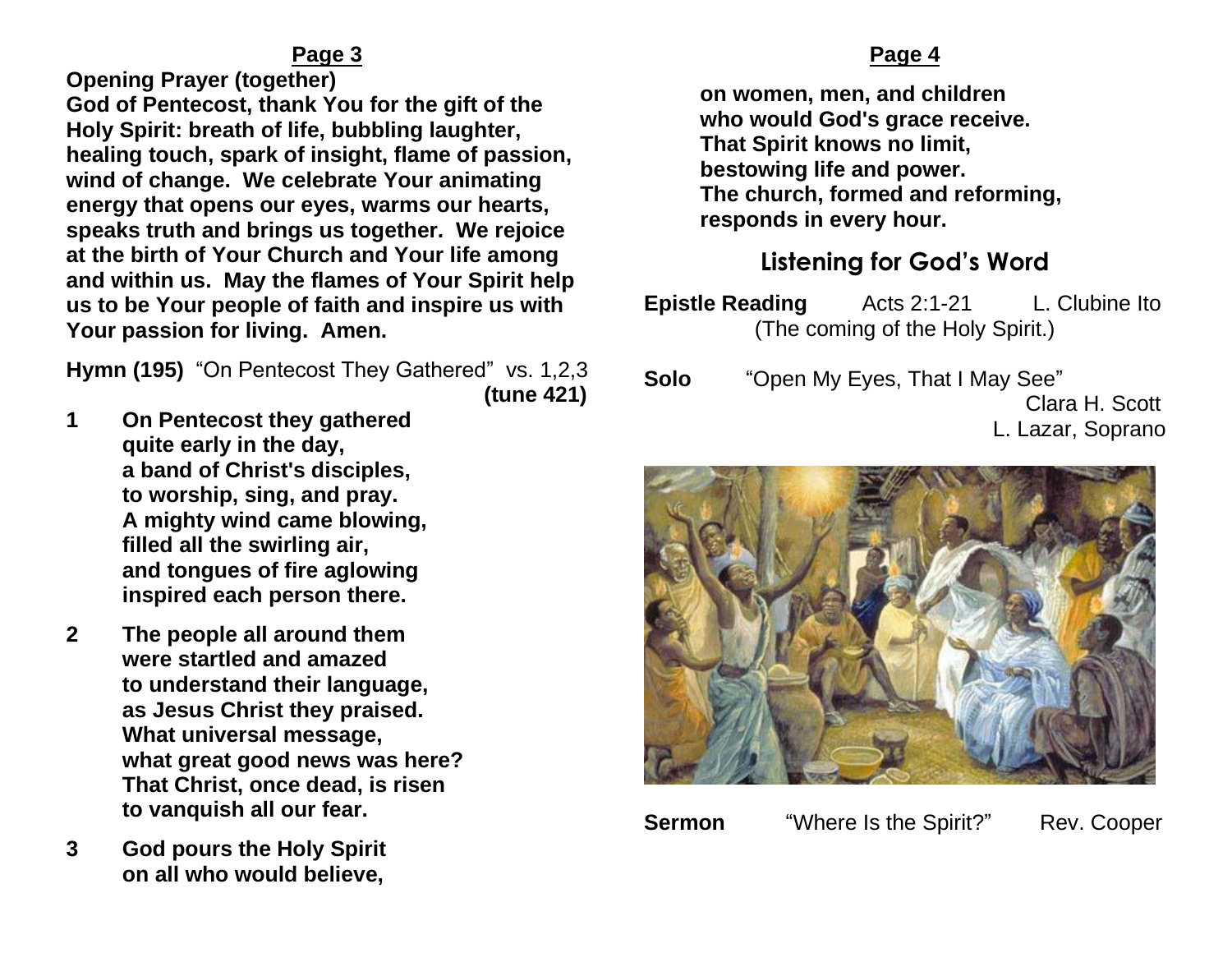### **Page 5**

**Hymn (380)** "She Comes Sailing on the Wind" (refrain, vs. 1 & 2, refrain)  **She comes sailing on the wind,**

**her wings flashing in the sun; on a journey just begun, she flies on. And in the passage of her flight, her song rings out through the night, full of laughter, full of light, she flies on.**

1 Silent waters rocking on the morning of our birth, like an empty cradle waiting to be filled. And from the heart of God the Spirit moved upon the earth,

like a mother breathing life into her child. **(to Verse 2)**

2 Many were the dreamers whose eyes were given sight when the Spirit filled their dreams with life and form. Deserts turned to gardens, broken hearts

found new delight,

and then down the ages still she flew on. **R**

# **Commissioning and Benediction**

May the God of new beginnings light your path. May the song of the Spirit, play in your heart. May Jesus, our promise of new life, take you by the hand and lead you in the dance of life.

And until we meet again, May God hold you in the palm of God's hand. (Irish blessing)

**Postlude** "Love Divine, All Loves Excelling" R.H. Prichard/C. Wesley, arr. Joel Raney  **\* \* \* \* \* \* \* \* \* \* \* \* \* \* \* \* \* \* \* \* \*** 

#### **Page 6**

**Today, breakout room discussions at 11:30am – Questions to discuss:** 

- **1. What does BUC mean to you? What do you like about it?**
- **2. In what ways have you been involved in the church? (past, present and future)**
- **3. What are some of the challenges facing BUC?**
- **4. What is the purpose and mission of the church?**
- **5. Where do you see God in BUC?**

**Thank you** for joining our Zoom audio/video worship service. May your hearts be touched with a spirit of peace and calm knowing God is always with you to guide, support and care for you.

**Many thanks** to B. Kai, J. Brooker, and R. Bloor for coordinating our Zoom audio and video service. Thanks to L. Clubine Ito for reading our scripture. Thanks to K. Quinton, L. Lazar, and P. Tibbles Cookson for inspiring us with their music.

**Today, Sunday, June 5<sup>th</sup>, Pentecost Sunday with a** shortened service to enable breakout discussions about what's next for BUC; a beginning conversation. You are invited to wear red for Pentecost.

**Sunday, June 12<sup>th</sup>, Worship celebrating the 97<sup>th</sup>** Anniversary of the United Church and the sacrament of Holy Communion. You are invited to have a piece